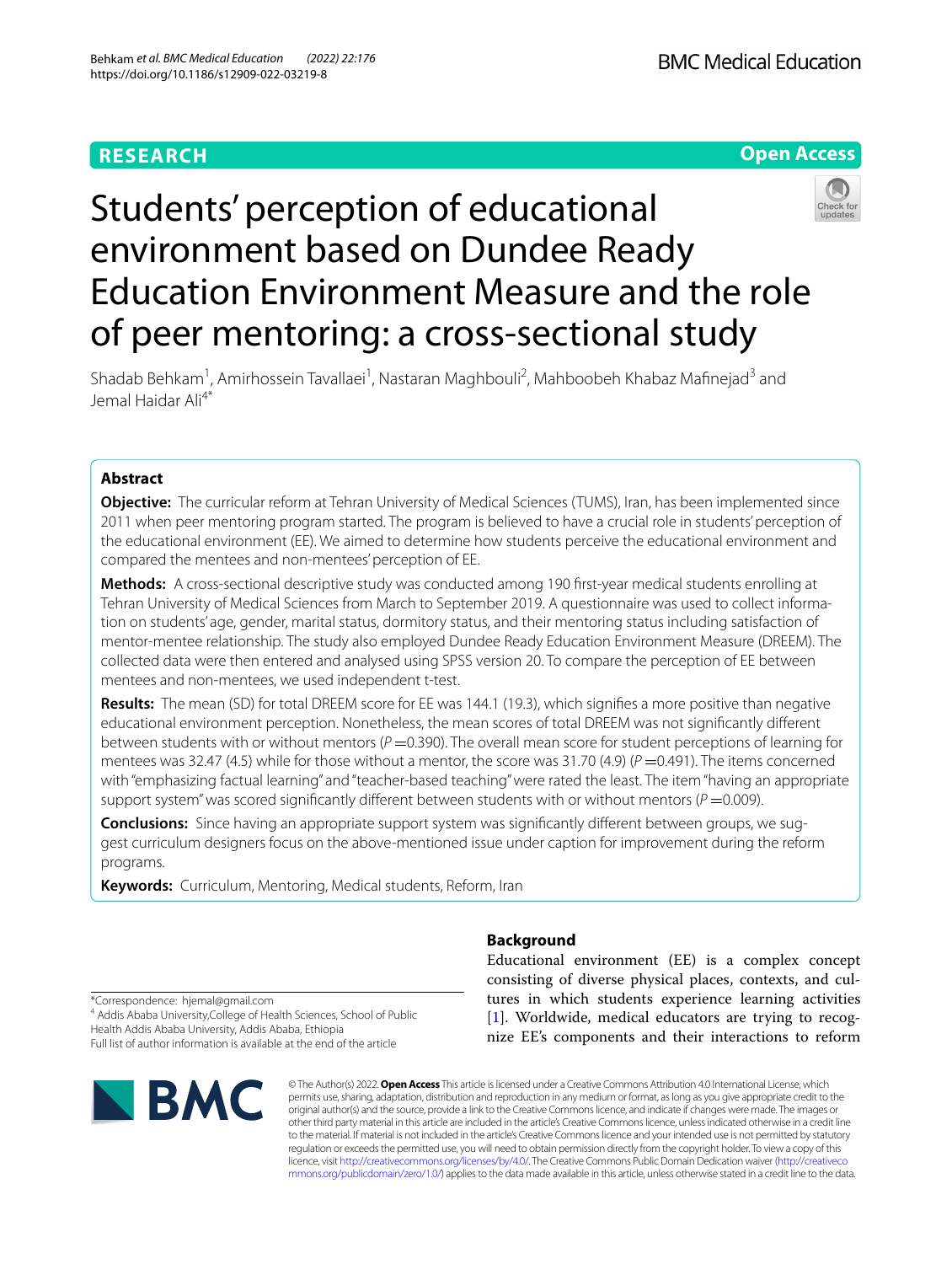EEs for added productivity [\[2](#page-6-1)]. In addition to curriculum and technical support, other factors are evidently of great signifcance in medical schools environment, including student services, mentor support, communication skills development, and self-efficacy  $[3]$  $[3]$  $[3]$ . A growing number of studies refer to mentoring programs as part of the curricular reform or its supportive mechanism and ensure that such changes are not likely to harm students' learning experiences [\[4](#page-6-3)[–6](#page-6-4)].

The Federation for Medical Education (WFME) believes that educational environment affects students' knowledge, the motivation to learn, personal safety, and their well-being. EE is an important indicator for the evaluation and change of medical education programs [[2\]](#page-6-1). The proposed EE instruments like CUES (College and University Environment Scales) [[7\]](#page-6-5), CLES (Classroom Environment Scales) [\[8](#page-6-6)], and CUCEI (College and University Environment Inventory) [[9\]](#page-6-7) have been used for learning environment evaluation for decades. However, they have not been used for medical education due to diferences in goals and strategies. All the same, DREEM scale was developed [[10\]](#page-6-8) and has ever since been used widely across various academic formal settings in medical education. However, the heterogeneity in reporting and analysis of this tool found in diferent studies has made the comparison between programs very challenging [[11\]](#page-6-9). Receiving a comprehensive systemic feedback both from faculty members and from students experiencing educational process is essential because the student's self-perception is assumed to have impressive impact on the expected probability of success in reform [\[12](#page-6-10)]. Evidence from a qualitative study shows that cooperation with administration and professors, acceptance by the social community, sources of support, and competitive environment are amongst the key components of EE to be considered in this regard [[12](#page-6-10), [13\]](#page-6-11). It is worth noting that, in the literature and in certain studies, educational environment and learning environment are terms which are often used interchangeably [\[14–](#page-6-12)[16\]](#page-6-13). In this study, we used the term educational environment to evaluate perceptions of learning, perceptions of teachers, academic self-perception, perceptions of atmosphere, and social self-perceptions [[17\]](#page-6-14). Like some previous studies, we have also used DREEM which employs both terms, i.e. learning environment [\[18](#page-7-0), [19\]](#page-7-1) and educational environment [\[20](#page-7-2), [21\]](#page-7-3) .

Previous studies consider peer-mentoring programs as a potentially efective factor in diferent domains of the educational environment such as students learning efficacy  $[22]$  $[22]$ , student-professor communication  $[23]$  $[23]$  $[23]$ and students' social and academic self-perception [\[24](#page-7-6)]. In their study conducted in four European countries, Antohe et al. explored the situation of clinical placements for student nurses and assessed students' satisfaction with the learning environment. They documented that their greater satisfaction with their clinical placements strongly correlated with the supervisory model. Interestingly, the most satisfed students were those who had the experience of individualised supervision. This finding signifes that the individualized supervision model is a crucial factor in students' total satisfaction during their clinical training periods [[25\]](#page-7-7). Another study documented also that peer-mentoring program and academic atmosphere as perceived by the students were correlated signifcantly. In fact, the students with peer-mentors had positive ideas towards their achievement and appreciated the educational goals of the institution more  $[26]$  $[26]$ .

A range of factors like students' academic level, achievements  $[27]$ , gender  $[28]$  $[28]$ , quality of life, resilience [[29\]](#page-7-11), positive attitudes towards course, mindfulness [\[30](#page-7-12)], preparation for practice and psychological distress [\[31](#page-7-13)], were assessed in relationship with educational environment in diferent studies. Nonetheless, as yet, there have been no studies about the relationship between medical students' perception about educational environment and the role of peer mentoring. Furthermore, pragmatically, participating in peer mentoring programs seems to have a crucial infuence on the student perception and satisfaction [\[32](#page-7-14), [33\]](#page-7-15). However, the program requires detailed feedback from medical students regarding their mentoring experiences, especially the efect on educational setting. The aim is to provide a beneficial guide for strategic planning and to learn about corrective actions in items that students had negative perceptions about them.

With this background information, we aimed to examine two research questions: (a) Is the perception of EE diferent in students with and without peer-mentors? and (b) Do the subscales or items of EE difer between these two groups? The aim is to find out how students perceive the educational environment and to compare the mentees' and non-mentees' perceptions of EE.

## **Methods**

# **Study setting**

A cross-sectional descriptive-analytical study was carried out in the faculty of medicine, Tehran University of Medical Sciences between March and September 2019 to assess the learning environment and educational atmosphere using DREEM. The traditional curriculum of medical faculty consists of three phases: the frst phase (5 semesters) for basic sciences; the second phase (2 semesters) for diseases pathophysiology courses; and the third phase (8 semesters) for a clinical internship using lecturebased classes and bed-side education with teacher having the key role. Since 2011, the frst two phases changed in order to place more emphasis on early clinical exposure.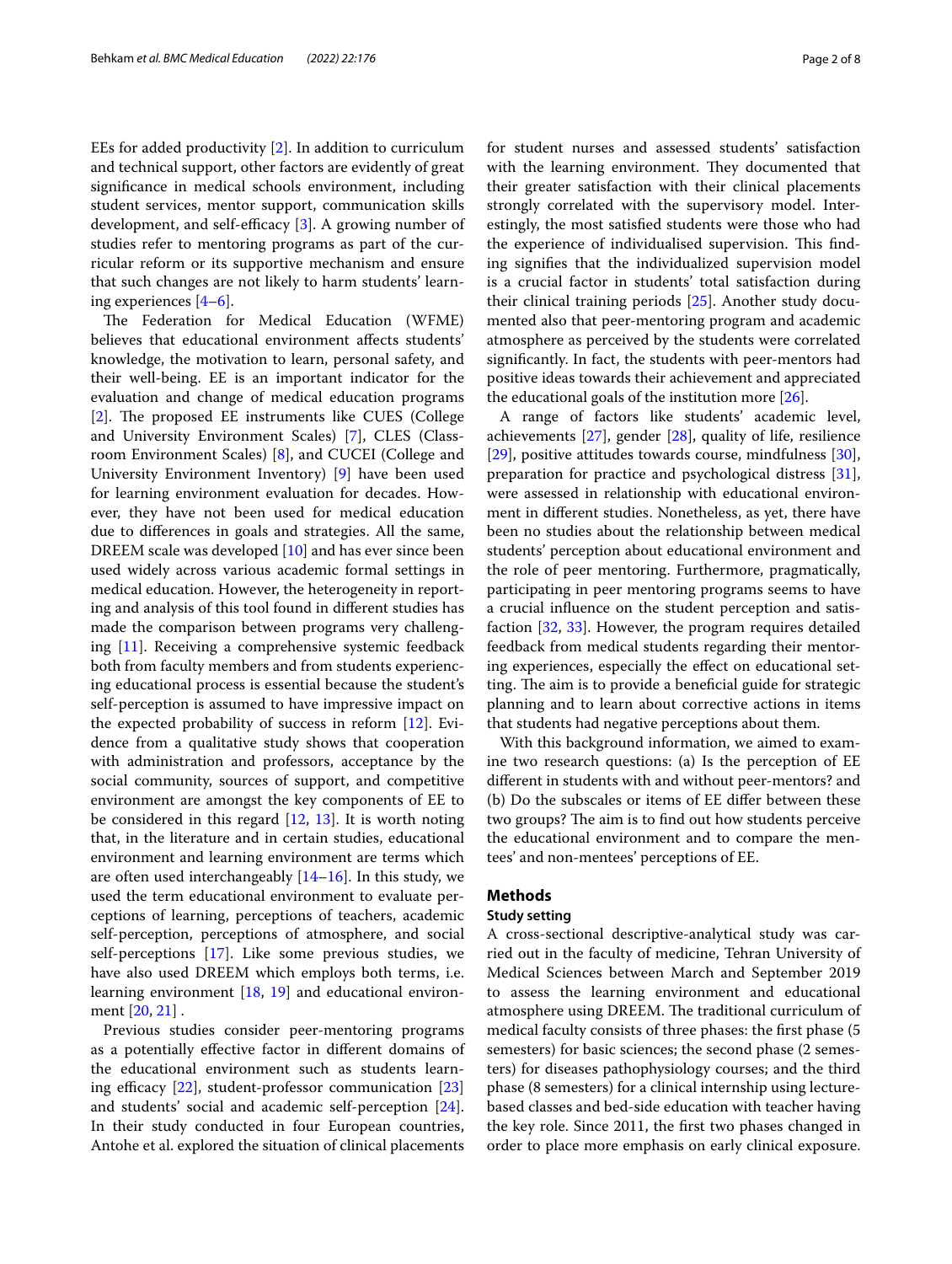The integration proved to be beneficial not only for basic science content but also for clinical theory classes, transferring critical thinking and problem-solving skills through case-based classes, problem-based learning (PBL), team-based learning (TBL), and workshops in combination with a conventional system in some cases. Considering curriculum changes, administrants took measures to encourage active participation in clinical settings, to provide opportunities for supervised tasks and lectures, improving behavioral and psychosocial topics of the existing curriculum and employing more interactive teaching methods [\[34](#page-7-16)]. We received some feedbacks on shortcomings of mentioned sections through menteementors interactions. Therefore, in addition to examining peer mentoring role, we decided to design this study to evaluate "real" perception of students after 7 years of new curriculum implementation.

# **Participants**

A total of 190 frst-year medical students enrolled for present study. To calculate the sample size, we used the G\*Power 3.1.9.7 software [\[35,](#page-7-17) [36](#page-7-18)]. A sample of 152 students was adequate assuming  $α=0.05$ ,  $β=0.2$ , population proportion:50% and population size of 250.

#### **Procedure**

Along with the above-mentioned reforms, the mentoring program was meant to assist the frst-year medical students to adjust with the school environment at TUMS from 2011 to 2019. One hundred and eighty-three mentors (3rd and 4th -year medical students) were educated to guide the junior students through 8 years of mentoring program implementation. To qualify for mentorship, students applied voluntarily. The administrants made sure that their academic performance was good enough and they were also in good health/professional conditions. Then their applications were evaluated based on their previous history of teaching roles and a self-assessment of mentorship skills. Following this process, senior mentors were assigned to the selected applicants based on their merits as judged by the members of the faculty. After the selection process was completed, all mentors were trained on the concept of mentoring, communication skills, program rules, and expectations through a three-day workshop. After a brief description of the program, the medical students as mentees registered for the program voluntarily by filling out the forms. They were assigned to mentors based on gender, ethnicity, living place, and scientifc background. Mentees received mentorship through one-on-one meetings, predominantly face to face. About 1002 frst-year medical students participated as mentees through 8 years. Two hundred and ffty frst-year entrants, regardless of being mentees or not, requested to participate in this study during academic year 2018/2019.

## **Data collection**

Baseline demographic data including age, gender, marital status, dormitory status, and mentoring-status-related data (showing if they had a mentor or not and if they were satisfed with the mentor-mentee relationship based on 5-point likert scale items) were collected from all participants who were present at class and agreed to fll the forms. To increase the response rate, we handed out forms personally to the students and briefed them on the purpose of the study and consequently all flled the forms voluntarily. A short message was sent as a reminder 3 days later. Filling out questionnaires took 10 to 15 minutes and forms that had incomplete information were discarded.

# **Measurement tools**

One of the obstacles was lack of consensus regarding an obvious and operational description of educational environment concept  $[37, 38]$  $[37, 38]$  $[37, 38]$  $[37, 38]$ . Therefore, it was crucial to use a wide-ranging, valid and reliable questionnaire. One of the most widely used questionnaires for this purpose is the Dundee Ready Education Environment Measure (DREEM) which has proved to be the best tool for evaluating medical students' perceptions of the learning environment [\[14](#page-6-12)]. DREEM instrument was used to measure the educational learning environment from the perspective of students. It consisted of 50 closed question statements and fve domains including perceptions of learning, perceptions of teachers, academic self-perceptions, perceptions of atmosphere, and social self-perceptions [\[11\]](#page-6-9). Twelve items (max score: 48) evaluated students' perception of learning (SPL), eleven (max score: 44) measured their perceptions of teachers (SPT), eight (max score: 32) estimated their academic self-perceptions (SASP), twelve items (max score: 48) were used to determine the students' perceptions of atmosphere (SPA), and, fnally, seven (max score: 28) aimed to assess their social self-perceptions (SSSP). The DREEM items rated from 4 to 0, namely "Strongly agree" (4), "Agree" (3), "Unsure" (2), "Disagree" (1), and "Strongly disagree" (0). Reverse scoring was required for items 4, 8, 9, 17, 25, 35, 39, 48, and 50. According to the Association for Medical Education in Europe (AMEE) interpreting guide [[39](#page-7-21)], the maximum score is 200 points and a score of 51-100 indicates "plenty of problems" while a score of 101 to 150 is "more positive than negative'' and a score of 100 is interpreted as ''considerable ambivalence by students and needs to be improved.'' Items with mean scores of less than two should be closely considered. Except for negative items mentioned, a higher score means better interpretation.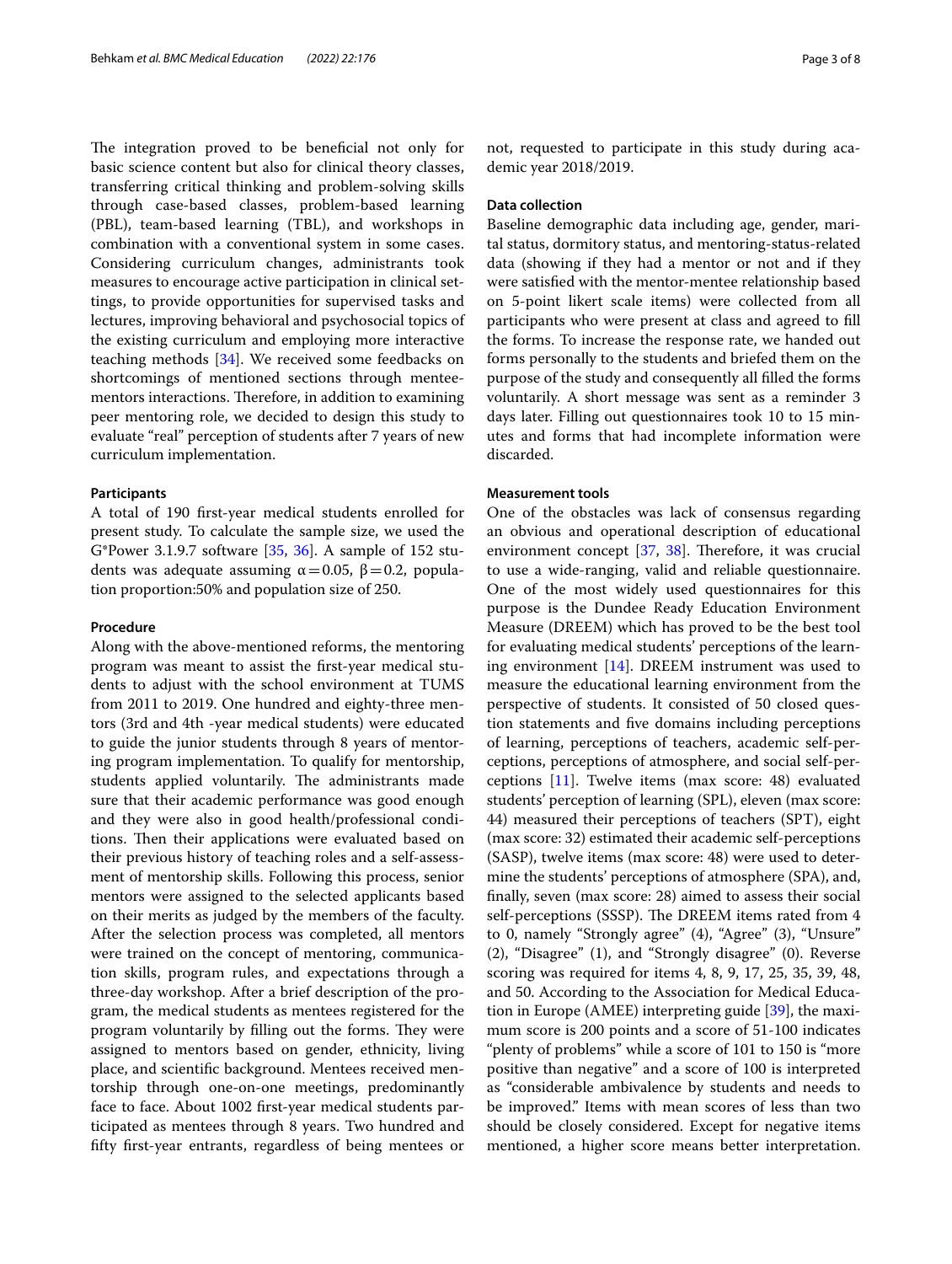The validity and reliability of the Persian translation of DREEM were proved and was found to be excellent with a Cronbach's alpha coefficient of 0.91 by Jalili et al  $[40]$  $[40]$  $[40]$ .

# **Statistical analysis**

The collected data were entered and analysed using SPSS statistical package program version 20 (SPSS Inc., Chicago, IL, USA). The internal consistency reliability of the scale was determined using Cronbach's alpha and was 0.713 for the total subscale (Table [1\)](#page-3-0).

The detail is shown in the response form. Means and standard deviations, total scores, and subscale scores were calculated. Although a categorical variable with fve levels such as Likert items cannot be normally distributed, one could argue that the sums of independent items, including scales, are likely to be less skewed and more normally distributed than the items themselves. Treating the data from scales as ordinal prevents the use of more potent modes of analysis  $[41]$  $[41]$  $[41]$ . The Shapiro-Wilk test was used to determine whether the DREEM total score was distributed normally or not. Although normality can be explored numerically, visually, and statistically, in this study, DREEM total scores are distributed normally statistically  $(P = 0.358)$ . Consequently an

<span id="page-3-0"></span>**Table 1** Internal consistency reliability of DREEM scale and subscales

| <b>Subscale</b>    | <b>Number of items</b> | Cronbach's<br>Alpha |
|--------------------|------------------------|---------------------|
| SPL                | 12                     | 0.703               |
| SPT                | 11                     | 0.741               |
| SASP               | 8                      | 0.753               |
| <b>SPA</b>         | 12                     | 0.568               |
| SSSP               | 7                      | 0.697               |
| <b>Total DRFFM</b> | 50                     | 0.713               |

Independent T-test and ANOVA were used to compare the means of quantitative variables [[41](#page-7-23)]. Nonetheless, large datasets may result in signifcant tests of normality when the distribution graphs look fairly normal while small datasets reduce the statistical power to detect nonnormality and therefore they require careful interpretation. Overall, *P*-value of less than 0.05 was considered statistically signifcant except for DREEM items. Mean diferences between two groups where P was less than 0.01 (*P* <0.01) was considered statistically signifcant for each DREEM items.

# **Results**

#### **Demographic statistics**

Out of 190 questionnaires distributed in the study, 169 students completed the questionnaires with a response rate of 89.0%. Incomplete forms were excluded from the study and this made the item response rate (IRR) 100%. Table [2](#page-3-1) depicts the demographic and educational characteristics of participants. The mean age of participants was 20.2 (SD 1.4). Eighty-seven (51.5%) medical students were as mentees in this study. Our results showed that the total DREEM mean score was not diferent based on gender ( $P = 0.188$ ), dormitory status ( $P = 0.268$ ), marital status (*P* = 0.243), and age (*P* = 0.365).

# **Overall subgroup analysis**

In Table [3,](#page-4-0) nine items that earned a mean score of less than two and items with score > 4 are shown as weaknesses and strengths of TUMS-EE. The mean (SD) for total DREEM score was 144.1 ( 19.3) which signifes a more positive than negative educational environment perception. The mean scores of total DREEM between the groups that had mentors and students without mentors was not statistically significant  $(P=0.390)$ .

<span id="page-3-1"></span>**Table 2** Demographic and educational characteristics of participants based on being a mentee

|                         | Frequency (percentage) of<br>participating<br>students | Frequency (percentage) of students $p$ -value of difference in mentor<br>as mentees | possession rate per characteristic |
|-------------------------|--------------------------------------------------------|-------------------------------------------------------------------------------------|------------------------------------|
| Age (in mean(SD))       | 20.2(1.4)                                              | 20.1(1.5)                                                                           | 0.365                              |
| Gender                  |                                                        |                                                                                     | 0.188                              |
| Male                    | 86 (50.9%)                                             | 40 (46.0%)                                                                          |                                    |
| Female                  | 83 (49.1%)                                             | 47 (54.0%)                                                                          |                                    |
| <b>Dormitory status</b> |                                                        |                                                                                     | 0.268                              |
| living in dormitory     | 71 (42.0%)                                             | 33 (38.0%)                                                                          |                                    |
| living with family      | 98 (58.0%)                                             | 54 (62.0%)                                                                          |                                    |
| <b>Marital status</b>   |                                                        |                                                                                     | 0.243                              |
| Married                 | $2(1.2\%)$                                             | $0(0.0\%)$                                                                          |                                    |
| Single                  | 167 (98.8%)                                            | 87 (100.0%)                                                                         |                                    |
|                         |                                                        |                                                                                     |                                    |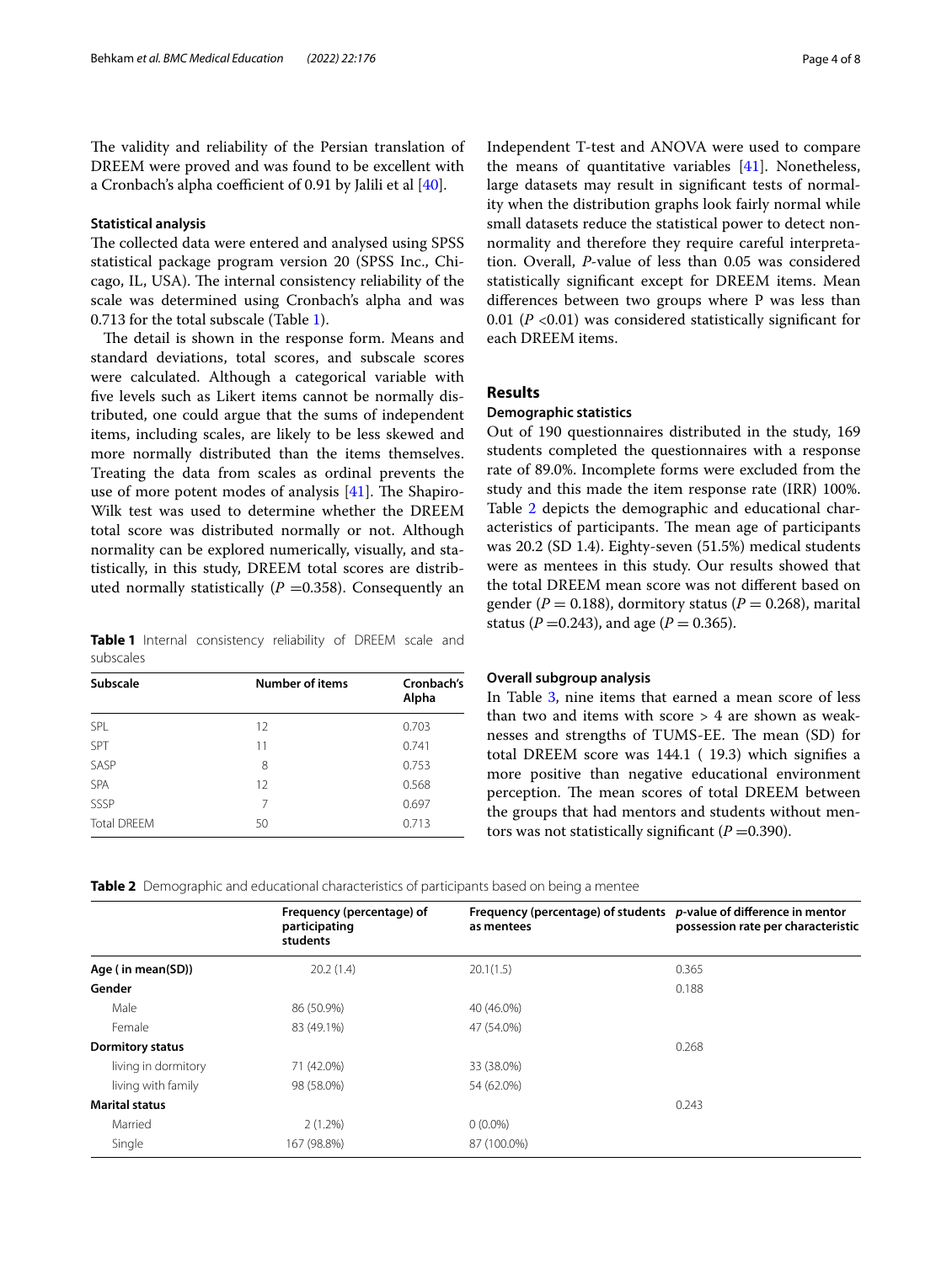<span id="page-4-0"></span>**Table 3** Items with mean score <2 and >4 as program weaknesses and strengths

| Item                                                 |            | Subscale Mean score |
|------------------------------------------------------|------------|---------------------|
| Mean score $<$ 2                                     |            |                     |
| 48. The teaching is too teacher-centered             | <b>SPI</b> | 0.7                 |
| 25. The teaching over-emphasizes factual<br>learning | <b>SPL</b> | 0.4                 |
| 9. The teachers are authoritarian                    | <b>SPT</b> | 1.7                 |
| 8. The teachers ridicule the students                | <b>SPT</b> | 1.6                 |
| 39. The teachers get angry in class                  | <b>SPT</b> | 0.9                 |
| 50. The students irritate the teachers               | <b>SPA</b> | 1.4                 |
| 35. I find the experience disappointing              | <b>SPA</b> | 1.3                 |
| 17. Cheating is a problem in this school             | <b>SPA</b> | 1.5                 |
| 4. I am too tired to enjoy the course                | SSSP       | 1.1                 |
| Mean score $> 4$                                     |            |                     |
| 2. The teachers are knowledgeable                    | <b>SPT</b> | 4.1                 |
| 15. I have good friends in this school               | SSSP       | 4.1                 |

*SPL* Student Perception of Learning, *SPT* Student Perception of Teachers, *SASP* Students' academic self-perceptions, *SPA* Students' perceptions of atmosphere, *SSSP* Students' social self-perceptions

<span id="page-4-1"></span>**Table 4** Total DREEM and subscales score diferences between groups of students with and without a mentor

| <b>DREEM</b><br><b>Subscales</b> | DREEM mean scores of<br>students<br>mean (SD) |                   | P-value | Cohen's d |
|----------------------------------|-----------------------------------------------|-------------------|---------|-----------|
|                                  | with mentor                                   | without<br>mentor |         |           |
| <b>SPI</b>                       | 32.4(6.5)                                     | 31.7(6.2)         | 0.491   | 0.11      |
| SPT                              | 32.7(6.3)                                     | 31.9(6.2)         | 0.333   | 0.13      |
| SASP                             | 25.9(5.6)                                     | 25.6(5.6)         | 0.708   | 0.05      |
| <b>SPA</b>                       | 32.6(6.1)                                     | 32.3(6.0)         | 0.761   | 0.05      |
| SSSP                             | 21.0(3.9)                                     | 20.8(4.4)         | 0.598   | 0.05      |
| <b>Total DREEM</b>               | 145.5 (22.6)                                  | 142.2 (15.8)      | 0.390   |           |

*SPL* Student Perception of Learning, *SPT* Student Perception of Teachers, *SASP*  Students' academic self-perceptions, *SPA* Students' perceptions of atmosphere*, SSSP* Students' social self-perceptions

Our results showed that total DREEM mean score was not different based on gender  $(P = 0.177)$ , dormitory status ( $P = 0.380$ ), marital status ( $P = 0.819$ ), and age ( $P =$ 0.432).

## *Perceptions of learning*

Mean scores and statistically signifcant diferences of the DREEM subscales and items based on having a mentor are shown in Tables [4](#page-4-1) and supplementary Table [1](#page-6-15). The mean (SD) of perceptions of Learning for students with a mentor was 32.47/48 while for those without a mentor, the score was  $31.70/48$  ( $P = 0.491$ ). Items "The teaching over-emphasizes factual learning" and "The teaching

is too teacher-centered" earned mean score less than 2. The mean scores of items "The teaching is sufficiently concerned to develop my competence", "The teaching is well focused"," I feel I am being well prepared for my profession"," The teaching time is put to good use" and "I am clear about the learning objectives of the course" were more than 3. No item was diferent between two groups considering  $p \le 0.001$  for statistical significance of mean diferences.

#### *Perceptions of teaching*

The mean for student perceptions of teaching was 32.71/48 for mentees while for non-mentee students the score was  $31.93/48$  ( $P = 0.333$ ). The strengths reported in most items were students' positive perceptions (with mean scores more than 3) including their teachers' constructive feedbacks, clear examples, preparation for classes, appropriate knowledge, and communication skills. Weaknesses such as teachers getting angry, humiliating the students, and their authority in the class were also addressed.

#### *Academic self‑perceptions*

In the same breath, the overall score on this domain of the inventory was 25.95/32 for mentees while in nonmentees it was  $25.71/32$  ( $P = 0.761$ ). Students reported a mean score higher than 3 for all items except for item "confidence development" and "relevancy to future career".

#### *Perceptions of atmosphere*

Mentee and non-mentee students' social self-perception scores are very similar (mentees 32.59/48 and non-mentees 32.36/48),  $(P = 0.708)$ . Except for items "This school is well time-tabled", "I fnd the experience disappointing" and "Cheating is a problem in this school", mean scores on all other items in this subscale were higher than 3.

## *Social self‑perceptions*

Students' perceptions mean scores of the social support in both student groups was approximately the same. Students with mentors had a mean of 21.04/28 and students without mentors  $20.77/28$  with  $P = 0.598$ . The mean score of all items was rated more than 3 except for items "being too tired to enjoy course" and "the presence of a supportive system in time of stress". Students as mentees expressed more perception of supportive systems in stressful situations  $(P=0.009)$ .

#### **Discussion**

In this study, we tried to examine the strengths and weaknesses of the new curriculum after 7 years of implementation. We also studied the perception of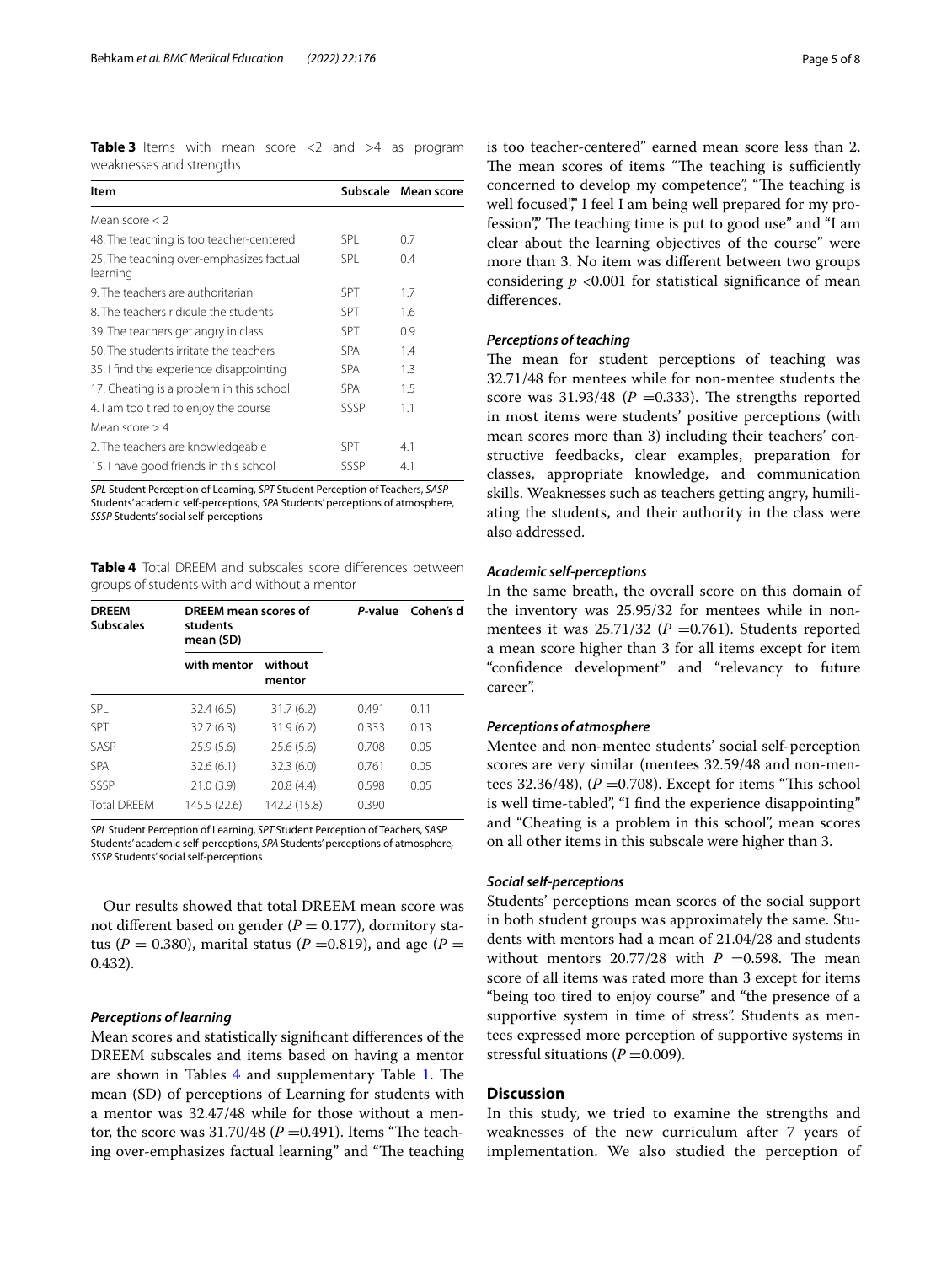EE between students with mentors and non-mentees including various items afecting the educational environment for some programmatic initiatives. It is evident that mentoring programs for faculties in diferent aspects like students' well-being [\[42\]](#page-7-24), productivity [[43\]](#page-7-25), and feedback circle for improvements [\[44](#page-7-26)] positively impact the learning-teaching environment and retention of students. However, the impacts of such programs in our educational environment have not been academically studied. Our study is the frst of its kind to shedlight on the issue under caption among frst-year medical students' perception of the learning environment, which compares the fndings between students with and without mentors.

In line with the foregoing evidences, we have documented a high total DREEM score with more positivity than negative perception of TUMS educational environment from the perspective of frst-year medical students. This concurs with the findings reported for the medical school of Lund University [[45](#page-7-27)] and other studies elsewhere  $[46, 47]$  $[46, 47]$  $[46, 47]$  $[46, 47]$  $[46, 47]$ . This is probably due to the fact that in case of a favorable learning environment, students get more satisfaction with their academic placements.

Although our students' feelings about the item "there was a good support system for students who get stressed" was acceptable, we found signifcant diferences between mentees and non-mentees. According to some previous studies [\[45](#page-7-27), [48](#page-7-30), [49\]](#page-7-31), this item seems to be a common problem in medical education and it is often attributed to the fact that medical students are sufering from stress more than other student categories, which calls for some remedial measures [[50\]](#page-7-32). Many sources of stress were related to the environment of the school and the curriculum  $[51, 52]$  $[51, 52]$  $[51, 52]$  $[51, 52]$ . It is necessary to have an innovative approach to improve the learning environment in this respect. Some studies suggested successful supporting systems for students: multiple mentors who are widely accessible [[53\]](#page-7-35); mentors who with frequently remind the students about what they are expected to do [\[54](#page-7-36)]; mentors assigned at the right time, especially when students feel more vulnerable during transition phases [\[55\]](#page-7-37) and the individualized support [[56\]](#page-7-38).

Similar to some previous studies, in our case, TUMS peer-mentors were in contact with mentees on a weekly basis from the first week of university. They were widely accessible and frequently reminded the students of what they should or should not do. TUMS peer-mentoring program implemented in a period of transition from high school to university when students had difficulties for adjustment. Our program signifes that the individualized supervision model is a crucial factor for students' total satisfaction during their early academic training periods.

A remarkable number of students still perceived that there was too much factual content to memorize in a short time and they were too exhausted to enjoy the course. Learning the information outside the relevant context in comparison to the method in which the facts are contextualized has repeatedly been shown to be inferior. Constructivist teaching is based on being actively involved in a process of meaning-making and knowledge construction rather than passively receiving information. This type of learning fosters critical thinking and creates motivated and independent learners [\[57](#page-7-39), [58](#page-7-40)]. Reform was not completely successful in reaching the goal of a more student-centered and problem-based program. Teacherbased education can be of wide spectrum. This form of education may be more or less interactive. It could be restricted just to less interactive and more lecture-based classes or on the other side of the range, it could prevent student independent action right or innovation. Our results revealed the potential efects of mentors on these stages. However, to substantiate our fndings, we need further qualitative studies on diferent aspects of the efectiveness. Qualitative studies enable deeper understanding of students' experiences, which cannot be easily put into numbers. Curricular changes should be handled in such a way so as to render the educational program more student-centered or problem-based.

#### **Strength and limitaions**

One of the strengths of the present study was using a validated DREEM tool. It was also a creative study, addressing quite new concerns. The response rate in the study was also quite high. The main limitation, however, was restricting our study to the new entrants. This was done to prevent recall bias of their mentoring experience, which inevitably restricted our sample. This, in turn, might have excluded the perception of students with more negative attitudes. Other than these, the study was done in one university which might have again limited the generalizability of the results. In this study, the mentees were participated in mentoring program voluntarily which could well be a source of bias for the results interpretation.

There are problems with using Cronbach's alpha (CA) as a quality indicator of test scores. Two strands of problems can be identifed in this regard: the frst strand is twofold. CA is a lower bound to the reliability, often, even a gross underestimate. Furthermore, CA cannot have a value that could be the reliability based on the usual assumptions about measurement error. Enhanced alternatives to CA exist but are little known. The second problem is that CA is insistently and erroneously taken to be a measure of the internal structure, and hence as evidence that the items "measure the same thing". However,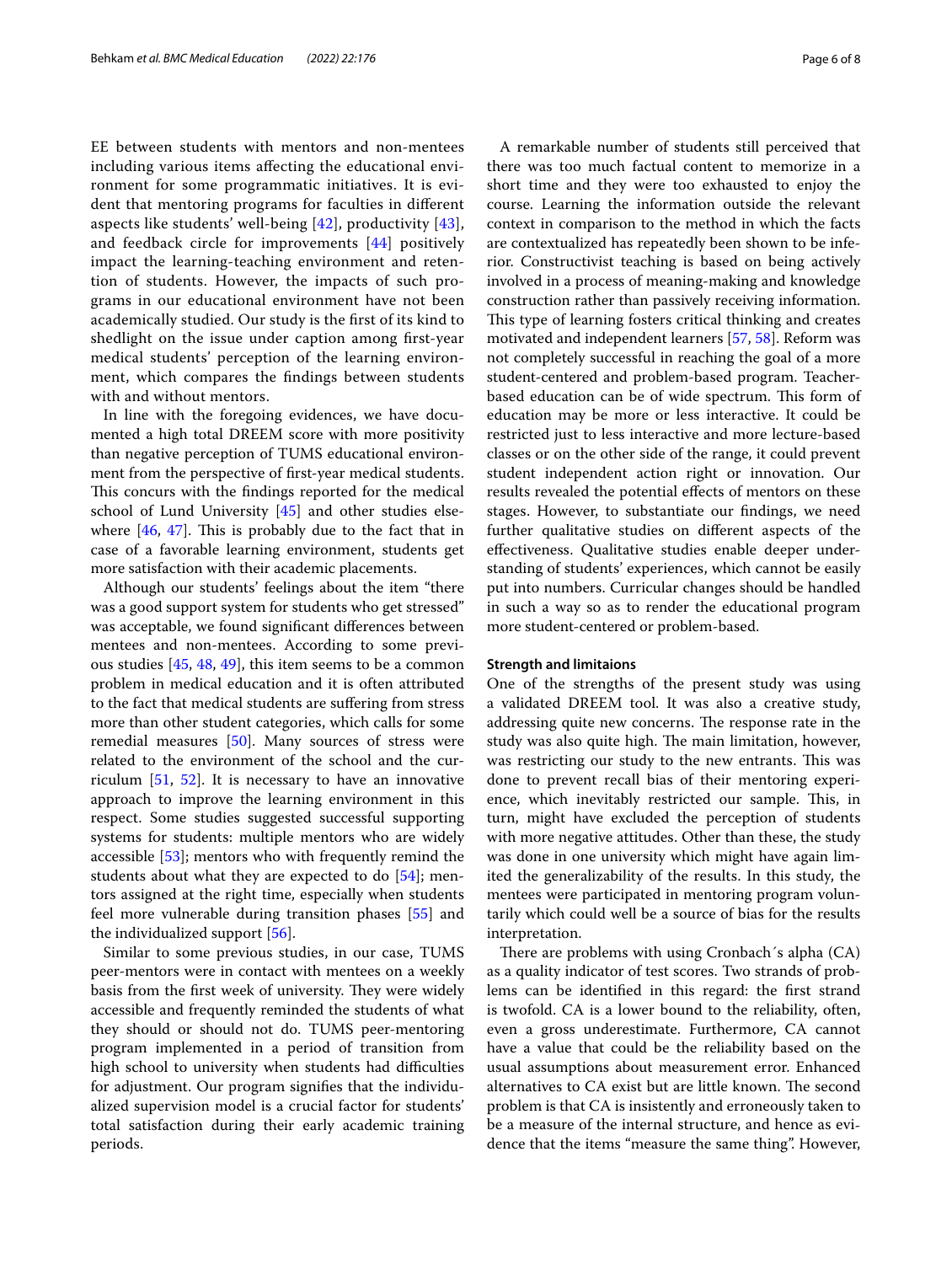CA does not provide the researcher with this sort of information. Alpha values lower than 0.7 (0.6) indicate too high heterogeneity and values higher than 0.9 often indicate that the items may be too similar. Fortunately, total DREEM and its subscales had CA approximately 0.7 except for SPA with lower than 0.6.

## **Conclusions**

The perception of the educational environment as experienced by medical students is signifcantly related with having good mentors to consult with. Since having an appropriate support system was signifcantly diferent between groups with mentors and those without mentors, we suggest curriculum designers addressing the problem while reforming the programs.

Our study has proved that improvement in the educational environment can be accomplished through peer-mentoring. The study has paved the way for further research to reevaluate current study's questions in more broadly representative samples using mixed methods and including a randomized controlled group with special emphasis on educational environment. Future studies can use more tools to confrm the role of peer-mentoring in reform processes, supplemented by focus group discussions and key informant interviews.[[59\]](#page-7-41).

#### **Supplementary Information**

The online version contains supplementary material available at [https://doi.](https://doi.org/10.1186/s12909-022-03219-8) [org/10.1186/s12909-022-03219-8](https://doi.org/10.1186/s12909-022-03219-8).

<span id="page-6-15"></span>**Additional fle 1: Table 1.** DREEM items' mean score diferences between groups of students with and without a mentor.

#### **Acknowledgements**

The authors acknowledge the support from the mentoring office of Tehran University of Medical Sciences where this study was conducted and supported. Many thanks to Dr. Saeed Pourhassan and Amir Ali Sohrabpour for their intellectual support and all medical students who participated in the study

#### **Authors' contribution**

SB, AT, NM, MK and JH have conceptualized the study and drafted the manuscript while JH has critically reviewed the draft and submitted the MS. All authors had approved the fnal version.

#### **Funding**

The authors report no external funding source for this study.

#### **Availability of data and materials**

All data generated or analyzed during this review are included in this article.

# **Declarations**

#### **Ethics approval and consent to participate**

 Ethical Approval was obtained from Ethical Committee of Tehran University Medical Sciences (No: 98-3-101-45362). Participants were enlightened about the aim of the study and participated voluntarily without any compulsion or compensation before flling out informed consent forms. All methods were carried out in accordance with relevant guidelines and regulations.

#### **Consent for publication**

Not applicable.

# **Competing interests**

The authors declare that they have no competing interests.

#### **Author details**

<sup>1</sup> Mentoring Office, Educational Deputy, School of Medicine, Tehran University of Medical Sciences, Tehran, Iran. <sup>2</sup> Department of Physical Medicine and Rehabilitation, School of Medicine, Tehran University of Medical Sciences, Tehran, Iran.<sup>3</sup> Department of Medical Education, Education Development Center (EDC), Health Professions Education Research Center, Tehran University of Medical Sciences, Tehran, Iran. <sup>4</sup> Addis Ababa University, College of Health Sciences, School of Public Health Addis Ababa University, Addis Ababa, Ethiopia.

Received: 14 December 2020 Accepted: 1 March 2022 Published online: 15 March 2022

#### **References**

- <span id="page-6-0"></span>1. Genn J. AMEE Medical Education Guide No. 23 (Part 2): Curriculum, environment, climate, quality and change in medical education–a unifying perspective. Medical teacher. 2001;23(5):445–54.
- <span id="page-6-1"></span>2. Genn J. AMEE Medical Education Guide No. 23 (Part 1): Curriculum, environment, climate, quality and change in medical education–a unifying perspective. Medical teacher. 2001;23(4):337–44.
- <span id="page-6-2"></span>3. Fischel JE, Olvet DM, Iuli RJ, Lu W-H, Chandran L. Curriculum reform and evolution: innovative content and processes at one US medical school. Medical teacher. 2019;41(1):99–106.
- <span id="page-6-3"></span>4. Bradbury LU. Educative mentoring: Promoting reform-based science teaching through mentoring relationships. Science Education. 2010;94(6):1049–71.
- 5. Ryan S, Hornbeck A. Mentoring for quality improvement: A case study of a mentor teacher in the reform process. Journal of Research in Childhood Education. 2004;19(1):79–96.
- <span id="page-6-4"></span>6. Wang J, Odell SJ. An alternative conception of mentor–novice relationships: Learning to teach in reform-minded ways as a context. Teaching and teacher education. 2007;23(4):473–89.
- <span id="page-6-5"></span>7. Pace CR. College & university environment scales. 1969.
- <span id="page-6-6"></span>8. Taylor PC, Fraser BJ, editors. CLES: Aninstrument for assessing constructivist learning environments. annual meetingof the National Association for Research in Science Teaching, Lake Geneva, WI;1991.
- <span id="page-6-7"></span>9. Treagust DF, Fraser BJ. Validation and Application of the College and University Classroom Environment Inventory (CUCEI). 1986. [https://eric.](https://www.eric.ed.gov/?id=ED274692) ed.gov/?id=ED274692.
- <span id="page-6-8"></span>10. [Rof S, McAleer S, Harde](https://www.eric.ed.gov/?id=ED274692)n RM, Al-Qahtani M, Ahmed AU, Deza H, et al. Development and validation of the Dundee ready education environment measure (DREEM). Medical teacher. 1997;19(4):295–9.
- <span id="page-6-9"></span>11. Miles S, Swift L, Leinster SJ. The Dundee Ready Education Environment Measure (DREEM): a review of its adoption and use. Medical teacher. 2012;34(9):e620-e34.
- <span id="page-6-10"></span>12. Kukolja Taradi S, Taradi M, Đogaš Z. Croatian medical students see academic dishonesty as an acceptable behaviour: a cross-sectional multicampus study. Journal of Medical Ethics. 2012;38(6):376–9.
- <span id="page-6-11"></span>13. Dange JK, Nagaraja S. Teacher trainees' Perception of Educational Environment.
- <span id="page-6-12"></span>14. Soemantri D, Herrera C, Riquelme A. Measuring the educational environment in health professions studies: a systematic review. Medical teacher. 2010;32(12):947–52.
- 15. Vaughan B, Carter A, Macfarlane C, Morrison T. The DREEM, part 1: measurement of the educational environment in an osteopathy teaching program. BMC medical education. 2014;14(1):1–11.
- <span id="page-6-13"></span>16. Al Rukban MO, Khalil MS, Al-Zalabani A. Learning environment in medical schools adopting diferent educational strategies. Educational Research and Reviews. 2010;5(3):126–9.
- <span id="page-6-14"></span>17. Whittle S, Whelan B, Murdoch-Eaton D. DREEM and beyond; studies of the educational environment as a means for its enhancement. Education for health. 2007;20(1):7.